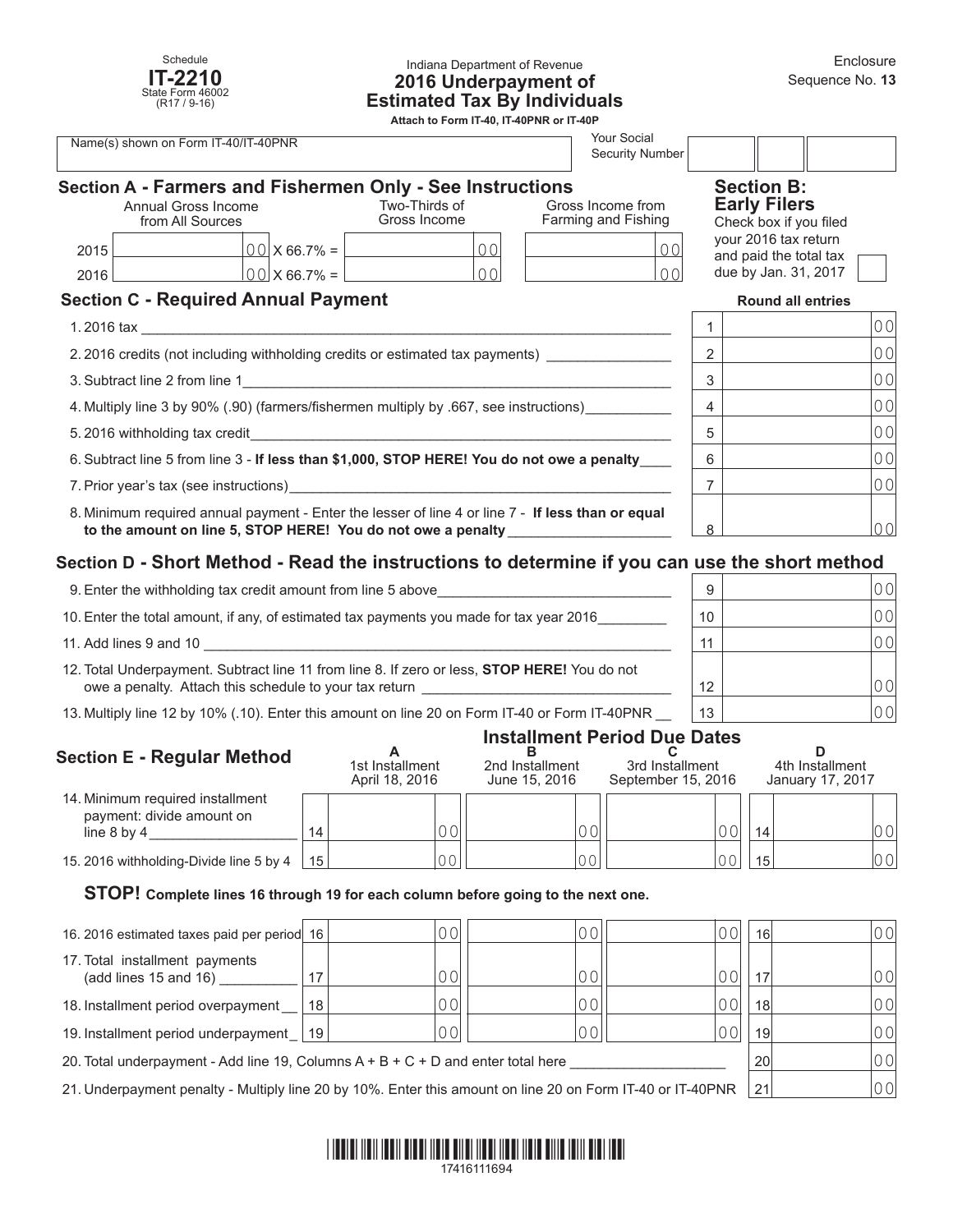# Indiana Department of Revenue **Underpayment of Estimated Tax by Individuals**

**WHAT** is the purpose of Schedule IT-2210? This schedule is used for one of **two** reasons:

1. To help you figure any penalty you owe for not paying enough tax throughout the year; **or**

2. To show you paid enough tax throughout the year to be exempt from the penalty.

**WHY** is a penalty charged? The Indiana income tax system is a "pay as you go" system. Many taxpayers have enough taxes withheld from their income throughout the year to cover their year-end total tax due. However, if you don't have taxes withheld from your income, or if you don't have *enough* tax withheld from your income, you may owe a penalty for underpaying estimated tax.

**WHO** should use Schedule IT-2210? You should complete this schedule if :

- The amount you owe for tax year 2016, after credits, is \$1,000 or more. The amount you owe is from IT-40 and IT-40PNR, line 15 minus line 14; **or**
- • You underpaid the minimum amount due for one or more of the installment periods.

**Note:** Form IT-40P filers must see special instructions on page 3.

**HOW** much is the penalty? The penalty is 10% of the underpayment for each underpaid installment period. That is why Section E of this schedule is set up by periods, and should be filled out one column at a time.

**WHAT DO I NEED** to complete this form? You'll need a copy of:

- • Your completed 2016 IT-40 or IT-40PNR;
- • Your 2015 IT-40 or IT-40PNR; **and**
- Records of actual estimated tax payments you made for 2016.

**WHAT ELSE** do I need to know about this schedule?

- If you are a farmer or fisherman, you should review Section A below and *Section D - Short Method* instructions on page 2.
- All taxpayers need to know about the short method of figuring the penalty in Section D.
- • If you received seasonal income (i.e. you had fireworks sales, you worked during a Christmas season, etc.) that is not evenly received throughout the year, you might want to complete Schedule IT-2210A, Annualized Income Schedule. Annualization could possibly reduce your required installment tax payments. You may download Schedule IT-2210A from the following web address: **[www.in.gov/dor/5506.htm.](http://www.in.gov/dor/5333.htm)**

# **SECTION A -**

# **Farmers and Fishermen**

If at least two-thirds of your gross income for 2015 or 2016 was from farming or fishing, you have only one payment due date for 2016 estimated tax - Jan. 17, 2017.

To meet an exception to the underpayment penalty for 2016, you may use Option 1 or 2:

**Option 1 -** Pay all your estimated tax by Jan. 17, 2017, and file your Form IT-40 by April 18, 2017, **OR**

**Option 2 -** File your Form IT-40 by March 1, 2017, and pay all the tax due. You are not required to make an estimated tax payment if you choose this second option. If you pay all the tax due, you will not be penalized for failure to pay estimated tax.

# **SECTION B - Early Filers**

If you file your individual income tax return and pay the tax due by Jan. 31, 2017, you will not be required to make a fourth installment estimated tax payment. For additional information see the instructions for line 16.

# **SECTION C - Required Annual Payments**

Section C will determine if you should have paid estimated taxes during the year and the minimum amount required.

**Line 1**: **2016 Tax:** Add together the state adjusted gross income tax and county income tax from lines 8 and 9 of either Form IT-40 or Form IT-40PNR, plus any recapture of the CollegeChoice 529 credit from line 3 of Indiana's Schedule 4 or Schedule E. Enter the total here.

**Line 2**: **2016 Credits:** Add together any credits from lines 4 through 8 of Indiana's Schedule 5 or Schedule F, plus any offset credits from line 8 of Indiana's Schedule 6 or Schedule G. Enter the total here.

**Line 4**: To determine 90 percent of your total expected tax, multiply line 3 by 90 percent (.90).

**Note:** If at least 2/3 of your gross income is from farming or fishing, multiply line 3 by 66 2/3 percent (.667).

**Line 5**: **2016 Withholding:** Add together any state and county withholding amounts from lines 1 and 2 of Indiana's Schedule 5 or Schedule F. Enter the total here.

**Line 6**: Subtract line 5 from line 3. If this amount is less than \$1,000, you **do not** owe a penalty. **Stop** here and **attach a copy of this schedule** to your individual income tax return.

**Line 7**: **Prior Year's Tax Exception:**  See if you are eligible for any of the following exceptions.

If you filed a 2015 IT-40, add the tax from lines 8 and 9; subtract the total of the credits on line 13 plus any amounts on Schedule 5, lines 4 through 8. Enter the result here. **Note:** See **CAUTION** box on page 2.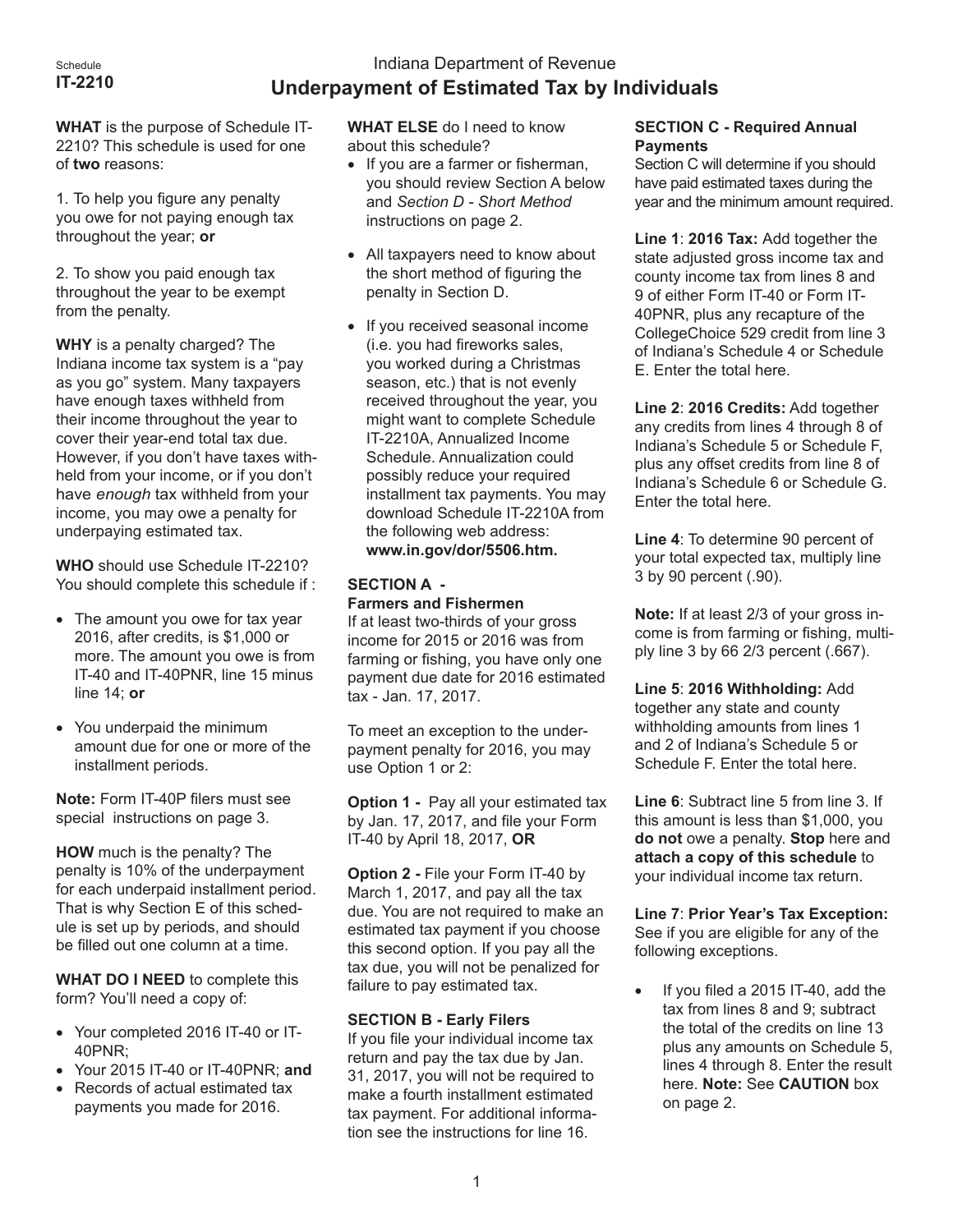- If you filed a  $2015$  IT-40PNR as a **full-year nonresident**, add the tax from lines 8 and 9; subtract the total of the credits on line 13 plus any amounts on Schedule F, lines 4 through 8. Enter the result here. **Note:** See **CAUTION** box below.
- If you filed a 2015 IT-40PNR as a **part-year resident** of Indiana, you must figure the tax for that year on an annualized basis. See the instruction and *Example for when 2015 IT-40PNR was filed as a part-year resident* in the right-hand column.

**Line 8**: **Minimum required annual payment:** Enter the lesser of line 4 or line 7. If the line 7 entry is N/A, enter the amount from line 4 on this line. Continue to Section D or Section E,

# **SECTION D - Short Method**

whichever applies.

You can use the short method **only if:**

- You made no estimated tax payments, **or**
- • You paid estimated tax in four equal amounts by the due dates, **or**
- At least two-thirds of your gross income from 2015 or 2016 was from farming or fishing and an estimated tax payment (if any) was made by Jan. 17, 2017.

You **can't** use the short method if either of the following applies:

- You made any estimated tax payments late, **or**
- • You made estimated payments in unequal amounts.

#### **SECTION E - Regular Method**

Use the regular method if you aren't eligible to use the short method.

If you are a fiscal year taxpayer, you must change the dates in Columns A through D to correspond with your fiscal year.

*Example for when 2015 IT-40PNR was filed as a part-year resident:* If you filed a 2015 IT-40PNR as a part-year resident of Indiana, you must figure the tax for that year on an annualized basis. You can accomplish this by multiplying the IT-40PNR line 1 income by 12 and dividing the result by the number of months you were an Indiana resident. Then figure the state tax and county tax, if applicable, by 1) subtracting your 2016 exemptions from the result and 2) multiplying that total by the combined state and applicable county tax rate(s) from your 2016 Indiana individual income tax return. See the example below. **Note:** See **CAUTION** box below.

#### *Example:*

- Jane moved to Indiana on Sept. 15, 2015, so she was a resident for 3.5 months.
- Her 2015 IT-40PNR line 1 income is \$10,000.
- Her 2016 total exemptions are \$3,500.
- The 2016 adjusted gross income tax rate is 3.3% (.033). Her 2016 county tax rate is 1% (for a 4.3% [.043] combined state and county tax rate.)

Use Steps 1 - 4 below to figure her prior year's tax exception for line 7 of the IT-2210.

|                                                                                                       | <b>Step 1</b> \$ 10,000             | 2015 Indiana income                     |  |  |  |  |
|-------------------------------------------------------------------------------------------------------|-------------------------------------|-----------------------------------------|--|--|--|--|
|                                                                                                       | 12<br>x                             | months                                  |  |  |  |  |
|                                                                                                       | \$120,000                           | annualized income                       |  |  |  |  |
|                                                                                                       |                                     |                                         |  |  |  |  |
|                                                                                                       | <b>Step 2</b> $$120,000$            | annualized income                       |  |  |  |  |
|                                                                                                       | 3.5                                 | months of 2015 residency                |  |  |  |  |
|                                                                                                       | 34,286                              |                                         |  |  |  |  |
|                                                                                                       | Step 3 \$ 34,286<br>3,500<br>30,786 | 2016 exemptions                         |  |  |  |  |
|                                                                                                       | <b>Step 4 \$ 30,786</b>             |                                         |  |  |  |  |
|                                                                                                       | 4.3%                                | 2016 combined state and county tax rate |  |  |  |  |
|                                                                                                       | \$<br>$1,324*$                      |                                         |  |  |  |  |
| * The \$1,324 Step 4 amount should be entered as an exception on line 7 of<br>Jane's Schedule IT-2210 |                                     |                                         |  |  |  |  |

**CAUTION:** If your 2015 state taxable income (line 7 of Form IT-40 or Form IT-40PNR) is more than \$150,000 (\$75,000 if your 2016 filing status is married filing separately), you must enter **110%** of last year's tax (instead of 100%) on line 7.

**Example:** Chris and Kate's 2015 state taxable income from line 7 of Form IT-40 is \$158,000. They must take the following steps to arrive at the exception amount for line 7:

- a) 2015 IT-40 total income tax (line 8 plus line 9)...........................\$ 6,952
- b) 2015 IT-40 credits (line 13 plus Schedule 5, lines 4 through 8)  $-1,952$
- c) Subtotal ......................................................................................\$ 5,000
- d) Exception to the penalty percentage..........................................x 110%
- e) Amount for line 7 of Schedule IT-2210 .......................................\$ 5,500

**Note:** If Chris and Kate's 2015 state taxable income is less than \$150,000, they would enter \$5,000 instead of \$5,500 on line 7.